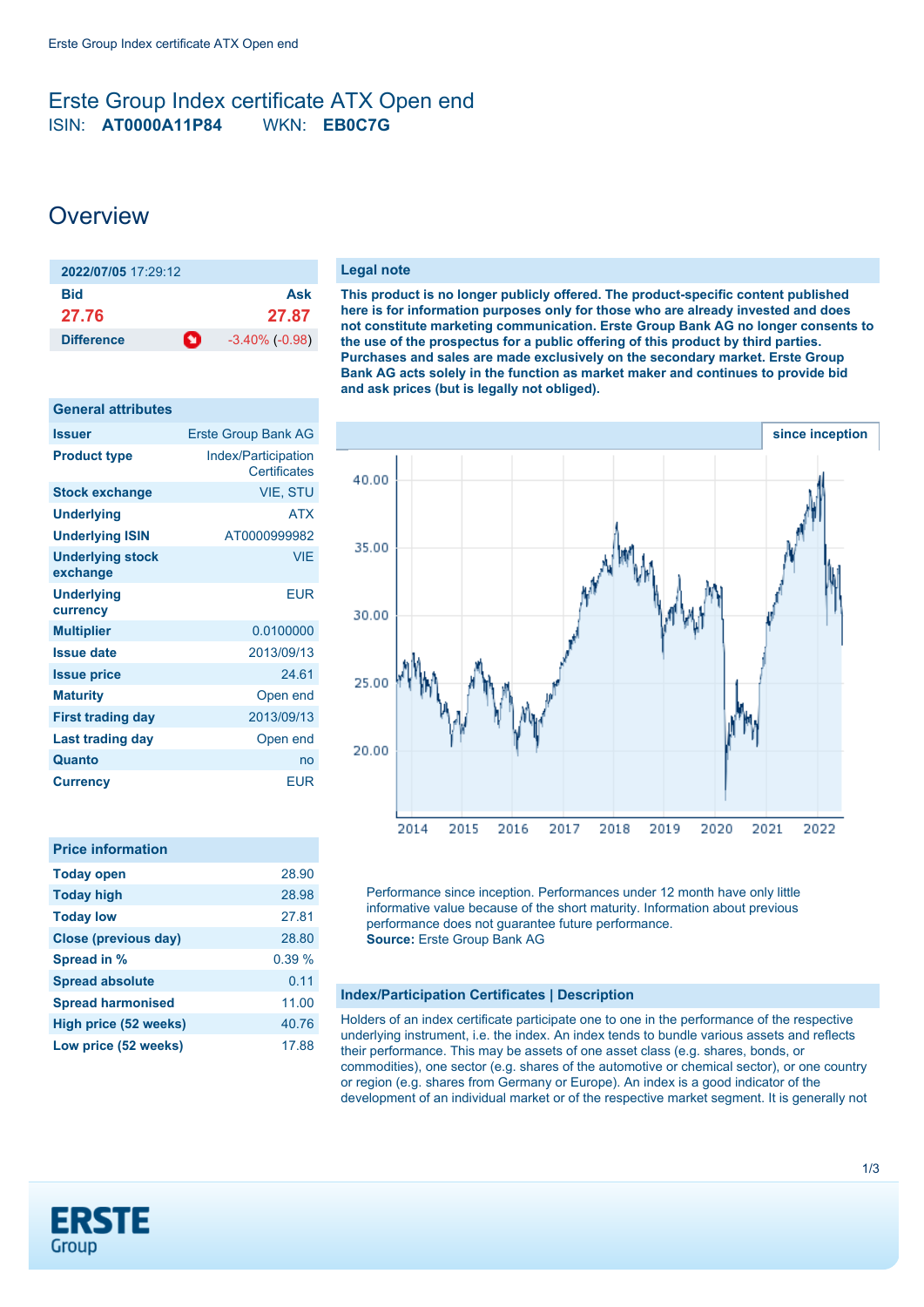| <b>Performance</b>                  |            |
|-------------------------------------|------------|
| <b>Performance YTD in %</b>         | $-28.02\%$ |
| Performance 1 month in %            | $-17.49%$  |
| <b>Performance 6 months in %</b>    | $-29.90\%$ |
| Performance 1 year in %             | $-20.41%$  |
| Performance 3 years in %            | $-8.16%$   |
| Performance 5 years in %            | $-11.56%$  |
| Performance since inception in<br>% | $+13.02%$  |

possible to buy an index directly, and trying to replicate it is a challenging task. Also, every purchase or sale of any of the index components would create costs.

Index certificates replicate a portfolio of assets without buying them directly. This reduces the administrative effort to a minimum. Index certificates offer an economical investment solution in comparison to the purchase of the various index components. The price of the index certificate rises and falls in proportion to the performance of the index. However, investors have to bear in mind the exchange rate aspect for index certificates whose components are not traded in euro and are not currency-hedged.

Index certificates facilitate the diversification of the risk since not the entire capital is invested in one single asset. They are suitable for risk-conscious investors who expect the underlying to rise.

#### **Secondary market**

From the value date onwards the certificates can be traded on each stock exchange day between 9:00 and 20:00. However, Erste Group Bank AG cannot guarantee the existence or maintenance of an active market throughout the entire life of the certificate. The issuer will, as a rule, continuously quote prices, but is not obligated to do so. Neither is the issuer obligated to redeem the certificates. During the life of the certificate its price will be significantly determined by the general development of interest rates, the fluctuations on the capital market, and the general economic scenario.